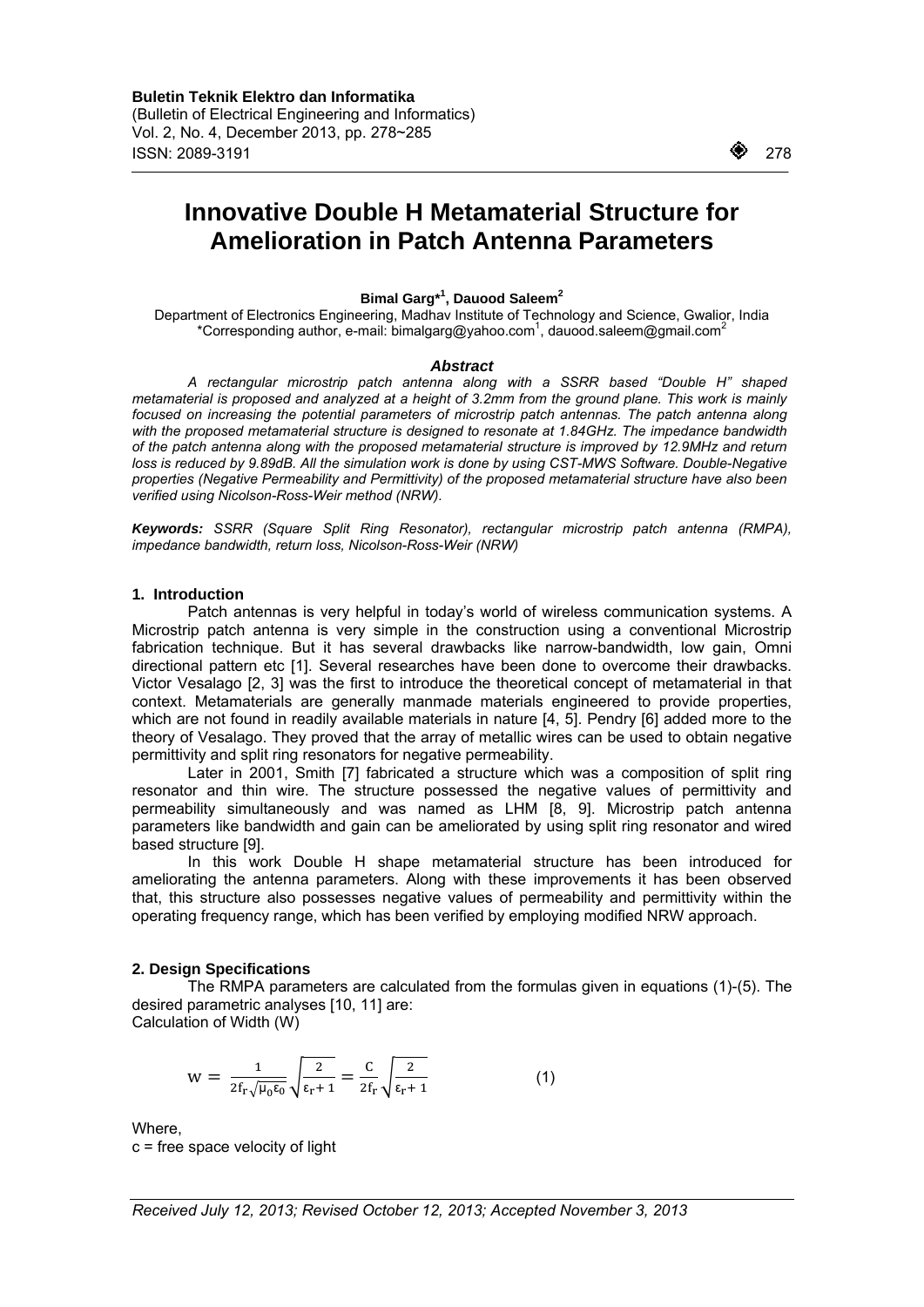The effective dielectric constant of the rectangular microstrip patch antenna.

$$
\varepsilon_{\rm eff} = \frac{\varepsilon_{\rm r} + 1}{2} + \frac{\varepsilon_{\rm r} - 1}{2} \left( \frac{1}{\sqrt{1 + \frac{12h}{w}}} \right)
$$
 (2)

The actual length of the Patch (L)

$$
L = L_{eff} - 2L \Delta L \tag{3}
$$

Where:

$$
\text{Left} = \frac{c}{2f_r\sqrt{\varepsilon_{\text{eff}}}}\tag{4}
$$

Calculation of Length Extension

$$
\frac{\Delta L}{h} = 0.412 \frac{(\epsilon_{eff} + 0.3) \left(\frac{w}{h} + 0.264\right)}{(\epsilon_{eff} - 0.258) \left(\frac{w}{h} + 0.8\right)}
$$
(5)

## **3. Analysis of Rectangular Microstrip Patch Antenna and Metamaterial Structure with Simulated Results**

The Rectangular Microstrip Patch Antenna is designed on FR-4 (Lossy) substrate. The parameter specifications of rectangular microstrip patch antenna are mentioned in Table 1. The seared calculated from the above discussed formulae.

|                                | Dimensions | Unit |
|--------------------------------|------------|------|
| Dielectric Constant (er)       | 4.3        |      |
| Loss Tangent (tan $\partial$ ) | 0.02       |      |
| Thickness (h)                  | 1.6        | mm   |
| <b>Operating Frequency</b>     | 1.84       | GHz  |
| Length $(L)$                   | 35.846     | mm   |
| Width (W)                      | 46.072     | mm   |
| <b>Cut Width</b>               | 5          | mm   |
| <b>Cut Depth</b>               | 9.9231     | mm   |
| Path Length                    | 25.036     | mm   |
| Width Of Feed                  | 3.00       | mm   |

# Table 1. Rectangular Microstrip Patch Antenna Specifications

A rectangular microstrip patch antenna (RMPA), with a microstrip feed line is shown in Figure 1. The antenna is designed to resonate at 1.84GHz.



Figure 1. Rectangular Patch Antenna at 1.84GHz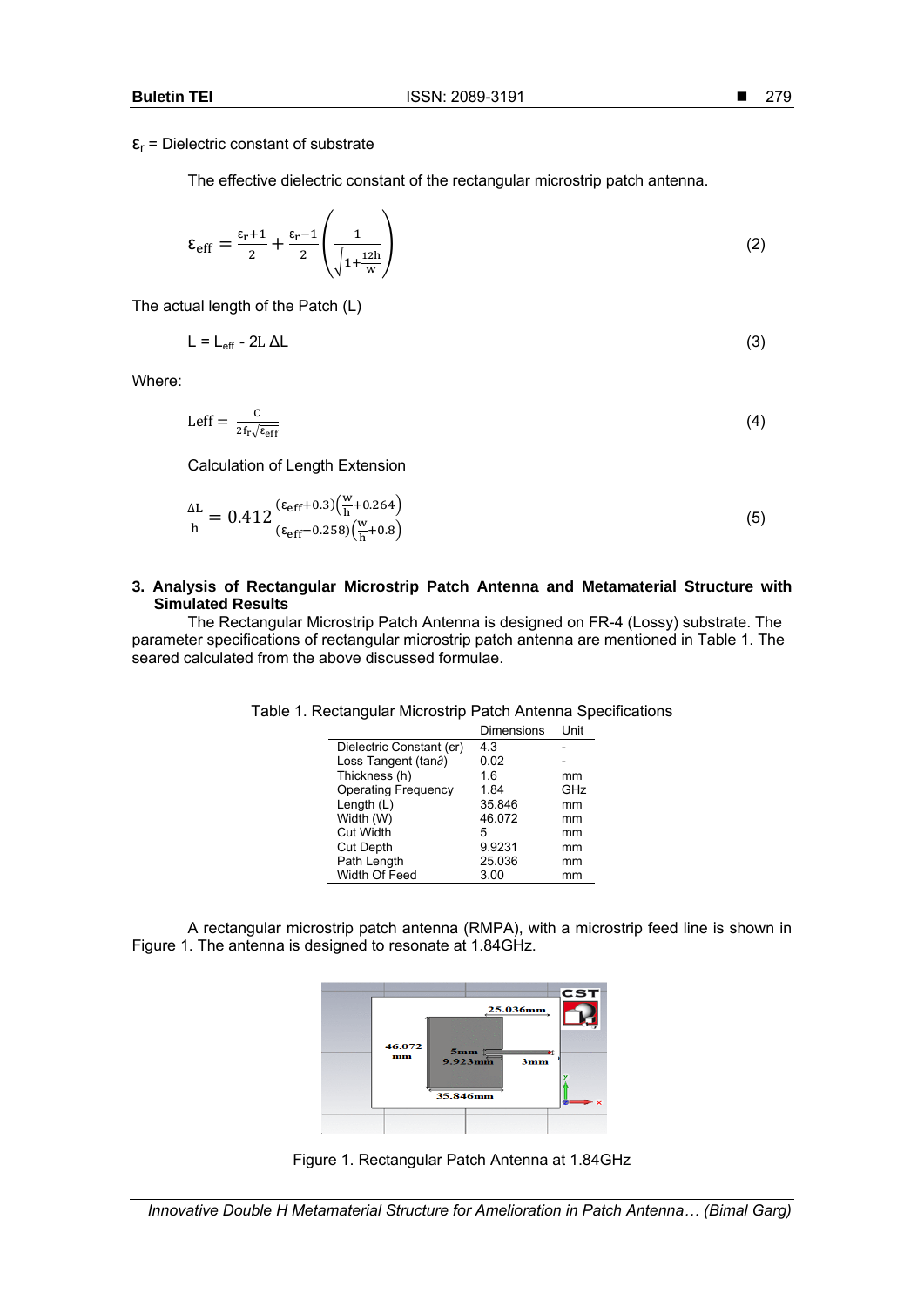

Return loss  $S_{11}$  and Impedance Bandwidth of Rectangular Microstrip Patch Antenna is shown in Figure 2.

Figure 2. Simulation of Return Loss  $S_{11}$  and Impedance Bandwidth of Rectangular Microstrip Patch Antenna

Three-Dimensional Radiation Pattern of Rectangular Microstrip Patch Antenna is shown in Figure 3.



Figure 3. Radiation Pattern of a Rectangular Microstrip Patch Antenna

S-Parameter Smith Chart of Rectangular Microstrip patch antenna is shown in Figure 4.



Figure 4. Smith Chart of Rectangular Microstrip Patch Antenna

In this paper the proposed metamaterial structure is introduced to form the super-state of a rectangular microstrip patch antenna (Figure 1). The required specifications of this design are shown in the Figure 5.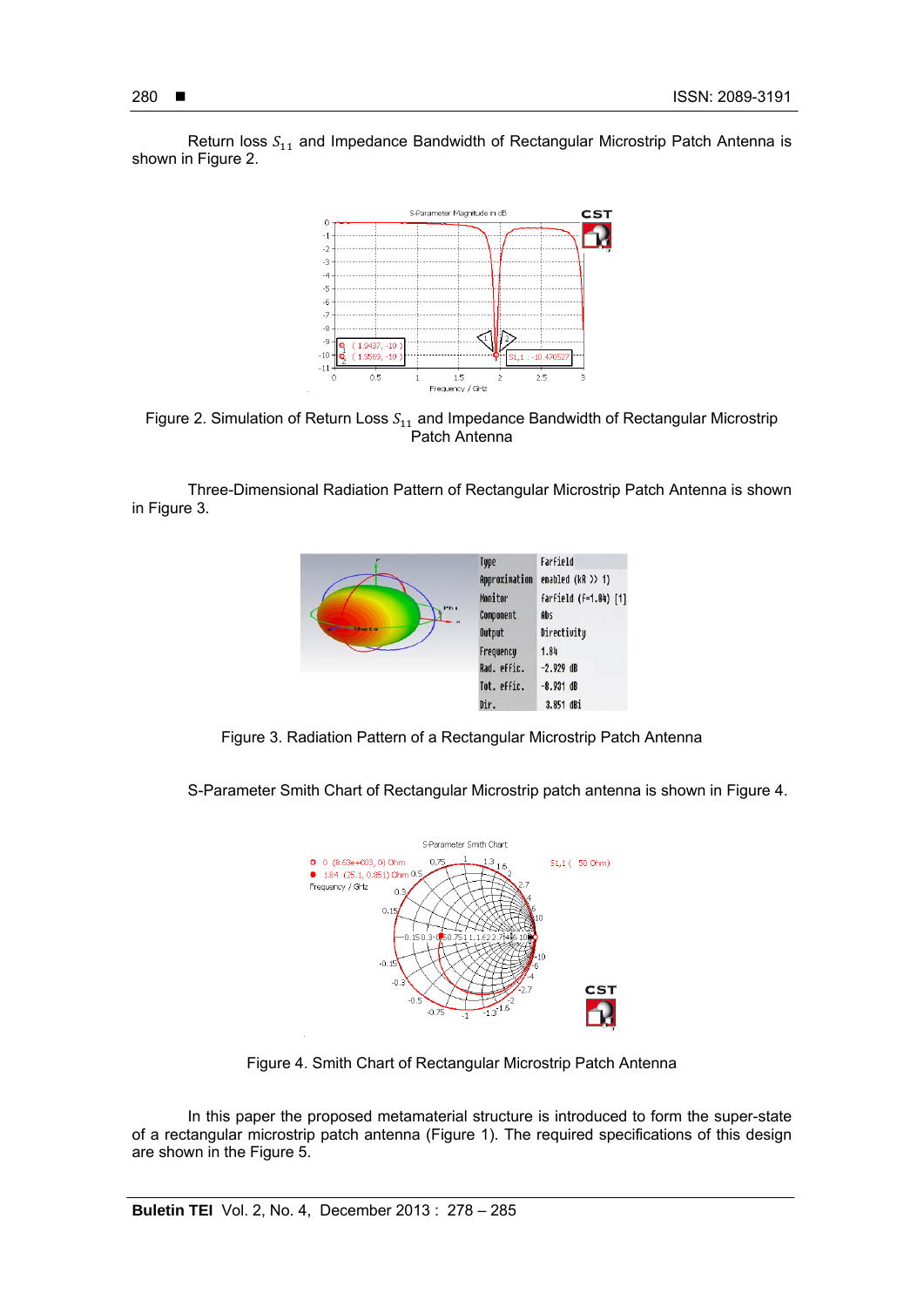

|           |  |  | Figure 5. Design of Proposed Metamaterial |  |  |
|-----------|--|--|-------------------------------------------|--|--|
| Structure |  |  |                                           |  |  |





The proposed metamaterial structure is placed between the two waveguide ports [12, 13] at the left and right hand side of the Y axis (shown in Figure 5), in order to calculate the S-Parameters. In Figure 6, X-Plane is defined as Perfect Electric Boundary (PEB) and Z-Plane is defined as the Perfect Magnetic Boundary (PMB). The simulated S-Parameters are then exported to Microsoft Excel Program for verifying the Double-Negative properties of the proposed metamaterial structure.

In this work, Nicolson-Ross-Weir (NRW) technique [14, 15] has been used to obtain the values of permittivity and permeability.

## **4. Nicolson-Ross-Weir (NRW) Approach**

Equations used for calculating permittivity and permeability [16-21].

$$
\mu_r = \frac{2 \cdot c(1 - v_2)}{\omega \cdot d \cdot i(1 + v_2)}\tag{6}
$$

$$
\mathcal{E}_{\varepsilon_r} = \frac{2c(1-v_1)}{\omega \cdot d \cdot i(1+v_1)}\tag{7}
$$

$$
V_1 = S_{11} + S_{21} \tag{8}
$$

$$
V_2 = S_{21} - S_{11} \tag{9}
$$

**Where** 

- *ε r* = Permittivity
- *μr* = Permeability
- *c* = Speed of Light
- *ω* = Frequency in Radian
- d = Thickness of the Substrate
- $V_1$  = Voltage Maxima
- $\overline{V_2}$  = Voltage Minima

For having metamaterial properties, the values of permeability and permittivity should be negative. The obtained values of these two quantities from the MS-Excel Program are given in Table 2 and 3, whereas Figure 7 and Figure 8 show the graph between permeability and frequency and permittivity and frequency respectively.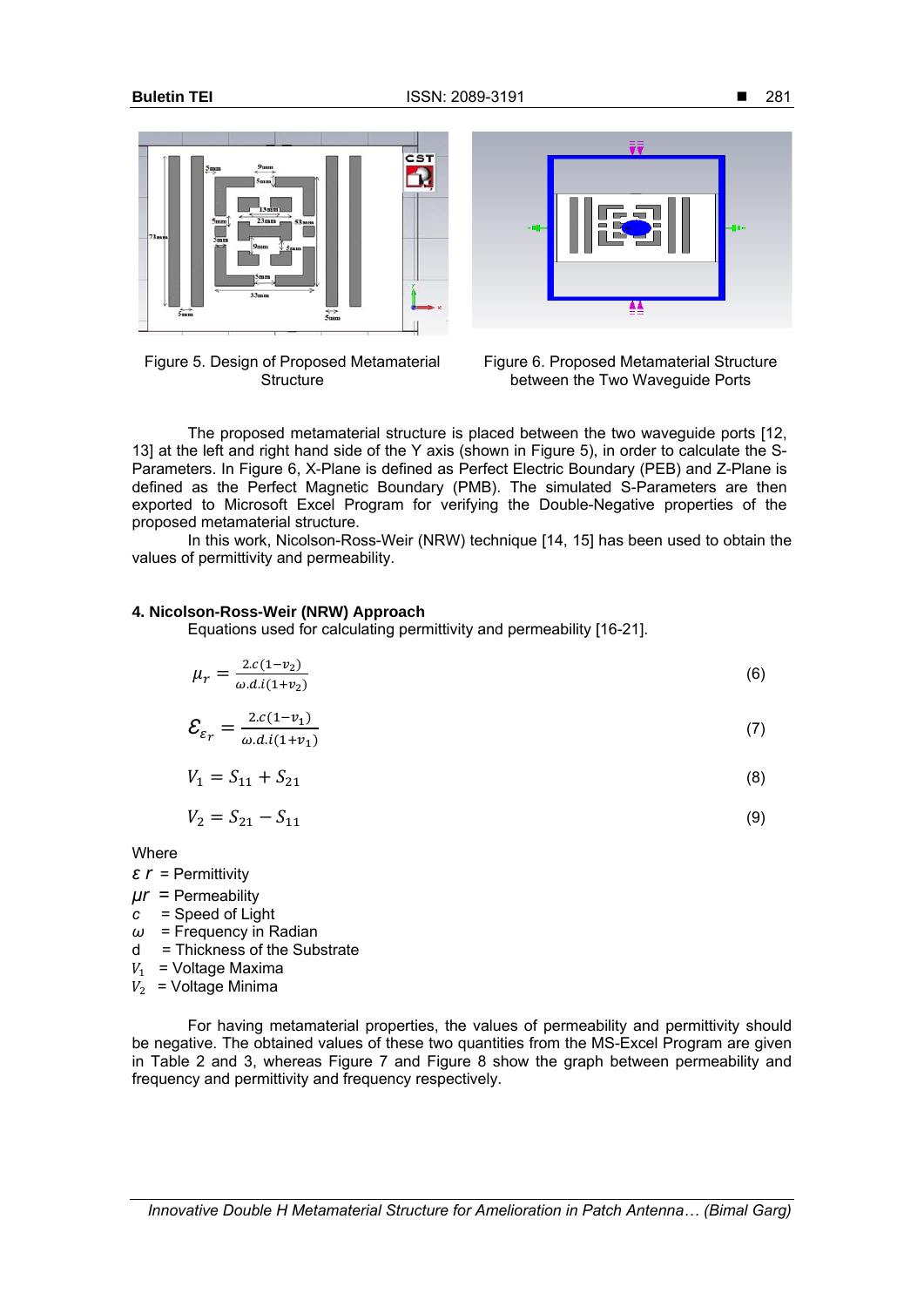$2.5$ 

 $-2.130910279$ 

 $-2.114277454$ 







1.8479998 - 2.1309102789696-0.0507898688681639i

1.8510001 - 2.11427745366918-0.0506615806156164i

Frequency (GHz)

Frequency [GHz] Permeability [µr] 1.836 - 2731.88756381109-102.512799227287 -2731.887564 1.8389999 - 2701.94483777295-100.978648323704 -2701.944838 1.8419998 - 2672.53289930103-99.6145384219818  $-2672.532899$ 1.8449999 - 2643.66138986874-98.3837844894441i  $-2643.66139$ 1.8479998 - 2615.40540483632-97.2626073871634i  $-2615.405405$ 1.8510001 - 2587.74034428367-96.2015297218084i  $-2587.740344$ 

|  | Generated excel sheet has number of data but here some data has been shown which |  |  |  |  |  |
|--|----------------------------------------------------------------------------------|--|--|--|--|--|
|  | lies within operating frequency range [16-17].                                   |  |  |  |  |  |

200

150

100

50

 $-50$ 

 $-100$ 

 $-150$ 

 $-200$ 

 $0.5$ 

4.5

<sup>2</sup>

**RelEr**  $\overline{\mathbf{0}}$ 

Rectangular Microstrip Patch Antenna with proposed metamaterial is given below in Figure 9.



Figure 9. Rectangular Microstrip Patch Antenna with Proposed Metamaterial **Structure** 



Frequency / GHz<br>Figure 10. Simulation of Return Loss  $S_{11}$  and Impedance Bandwidth of RMPA with Proposed Metamaterial Structure

Return loss  $S_{11}$  and Impedance Bandwidth of Rectangular microstrip Patch Antenna with proposed metamaterial structure is shown in Figure 10.

Three-Dimensional Radiation Pattern of Rectangular Microstrip Patch Antenna with proposed metamaterial structure is shown in Figure 11.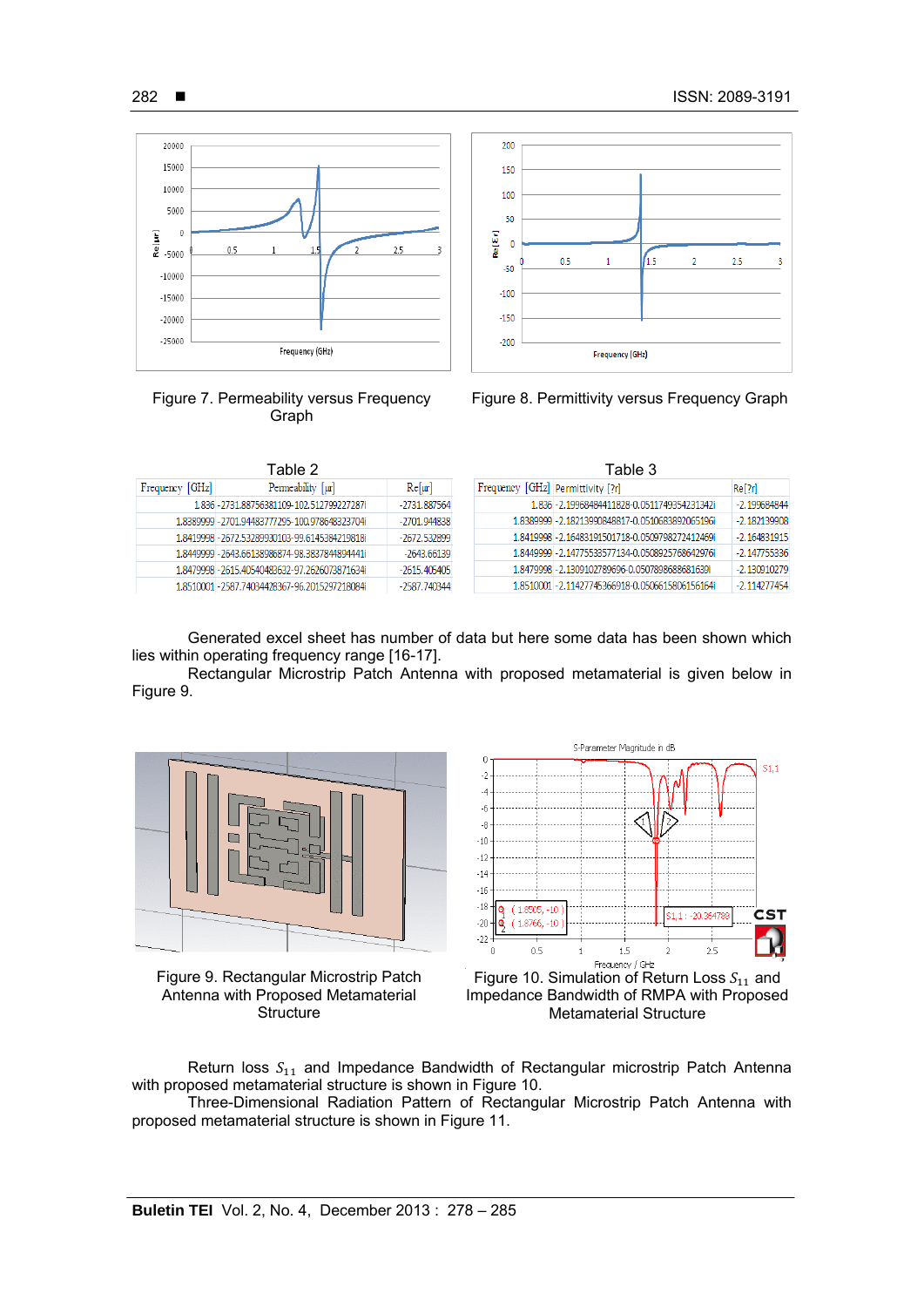283







Figure 12. Smith Chart of RMPA with Proposed Metamaterial Structure

. S-Parameter Smith Chart of Rectangular Microstrip patch antenna with proposed metamaterial structure is shown in Figure12.

## **5. Fabrication, Testing and Experimental Results**

Return loss pattern of RMPA with the proposed metamaterial structure within the simulated frequency range given in Figure 10 has been obtained from CST-MWS software, for verifying this result, hardware had been fabricated on PCB. RMPA and proposed metamaterial structure after fabrication on PCB have been given in Figure 13 and 14.



Figure 13. Fabricated Rectangular Microstrip Patch Antenna on PCB



Figure 14. Fabricated Metamaterial Structure on PCB

After the fabrication of antenna the antenna parameters like return loss and bandwidth are measured on the spectrum analyzer. The setup which is used for antenna parameters measurement is shown in Figure 15.



Figure 15. Setup for Measurement of Antenna Parameters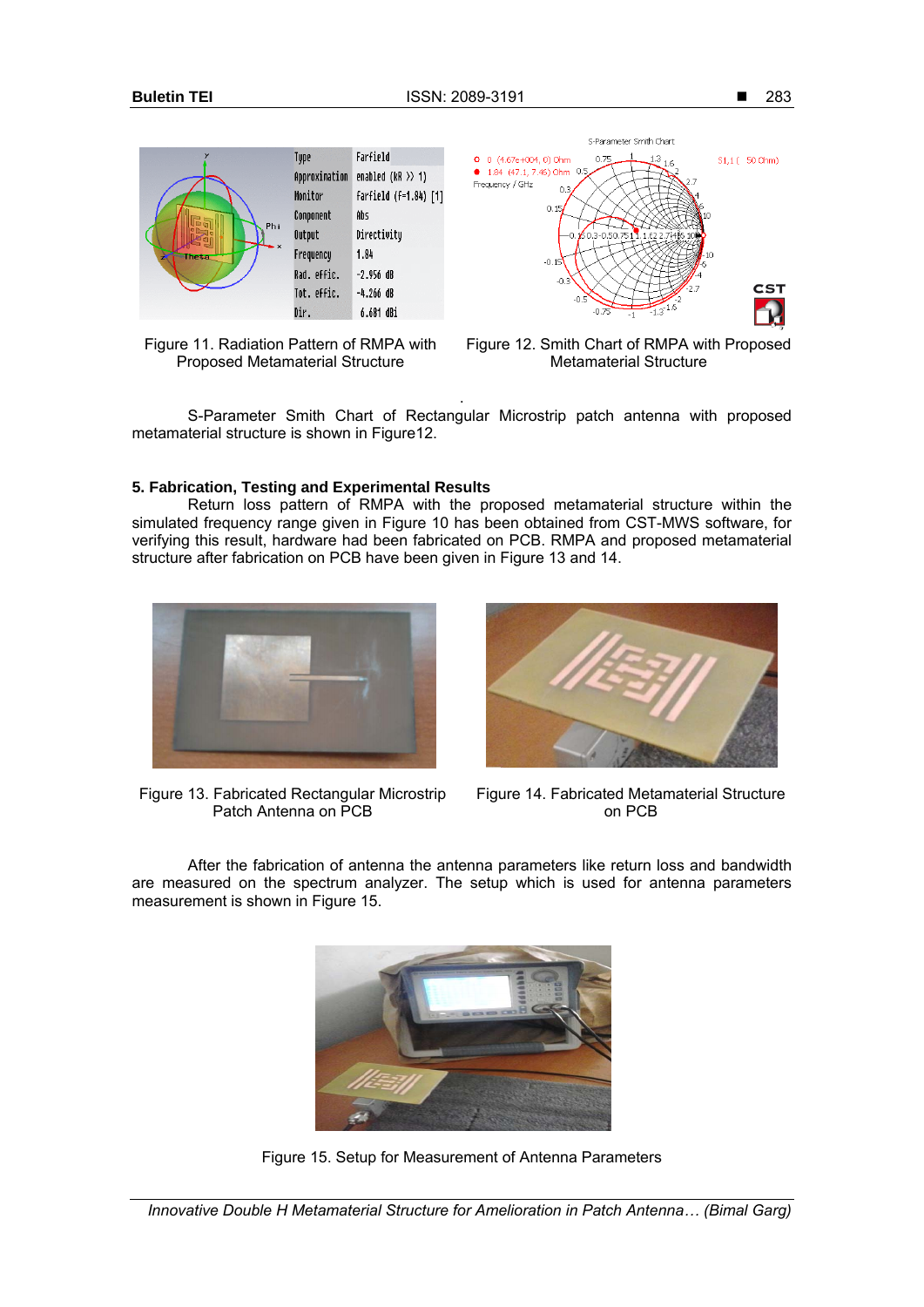Figure 16 shows the Simulated and Measured result of proposed antenna.



Figure16. Measured Result of Proposed Antenna

According to this graph the return loss and bandwidth at 1.84GHz are -20.12dB and 25.4MHz (approximately) for fabricated antenna. This shows that there are very less variations in practically measured results and simulated results of RMPA incorporated with proposed metamaterial structure.

### **6. Conclusion**

On the basis of the results it is observed that the minimum return loss obtained at design frequency for the patch antenna with proposed metamaterial structure is -20.364dB and bandwidth is 26.1MHz, means bandwidth of metamaterial is double of patch antenna bandwidth. This is remarkable improvement in L-band. It is clearly observed that the antenna gain and bandwidth has improved significantly by employing proposed SSRR based metamaterial structure at 3.2mm layer from the ground plane of the antenna. Along with these improvements this structure possesses Double negative properties i.e. negative values of permeability and permittivity.

### **References**

- [1] Vikas Gupta, B.S. Dhaliwal. Performance Enhancement of Recangular Microstrip Patch Antenna by Loading Complementary Split Ring Resonator in the Patch. *International Journal of Electronics Engineering*. 2011; 3(1): 141–143.
- [2] V. G. Veselago. The electrodynamics of substances with simultaneously negative values of μ and ε. Sov. Phys. Uspekhi. 1968; 10(4): 509–514.
- [3] Nader Engheta, Richard W. Ziolkowski. Metamaterial Physics and Engineering Explorations.
- [4] J.B. Pendry. Negative refraction males a prefect lens. 2000: 3966-396.
- [5] BimalGarg, Rahul Tiwari, Ashish Kumar and Tilak Chitransh. *Design of factored 'X' shaped metamaterial structure for enhancement of patch antenna gain*. International Conference on Communication Systems and Network Technologies. 2011.
- [6] J.B. Pendry, A.J. Holden, D.J. Robbins, W.J. Stewart. Magnetism from conductors and enhanced nonlinear phenomena. *IEEE Trans. Micro Tech*. 1999; 47(11): 2075-2081.
- [7] D.R. Smith, W.J. Padilla, D.C. Vier, S. C. Nemat-Nasser, and S. Schultz. Composite medium with simultaneously negative permeability and permittivity. 2000: 4184–4187.
- [8] Wu, B-I, W. Wang, J. Pacheco, X. Chen, T. Grzegorczyk, and J.A. Kong. A study of using metamaterials as antenna substrate to enhance gain. *Progress in Electromagnetic Research,* PIER 51. 2005: 295-328.
- [9] Shah Nawaz Burokur, Mohamed Latrach and SergreToutain. Theoritical Investigation of a Circular Patch Antenna in the Presence of a Left-Handed Mematerial, *IEEE Antennas and Wireless Propagation Letters.* 2005: 4.
- [10] Constantine A.Balanis. Antenna Theory and Design. John Wiley and Sons, Inc. 1997.
- [11] W.L. Stutzman, G.A. Thiele. Antenna Theory and design. 2nd Ed. New York: John Wiley and Sons. 1998.